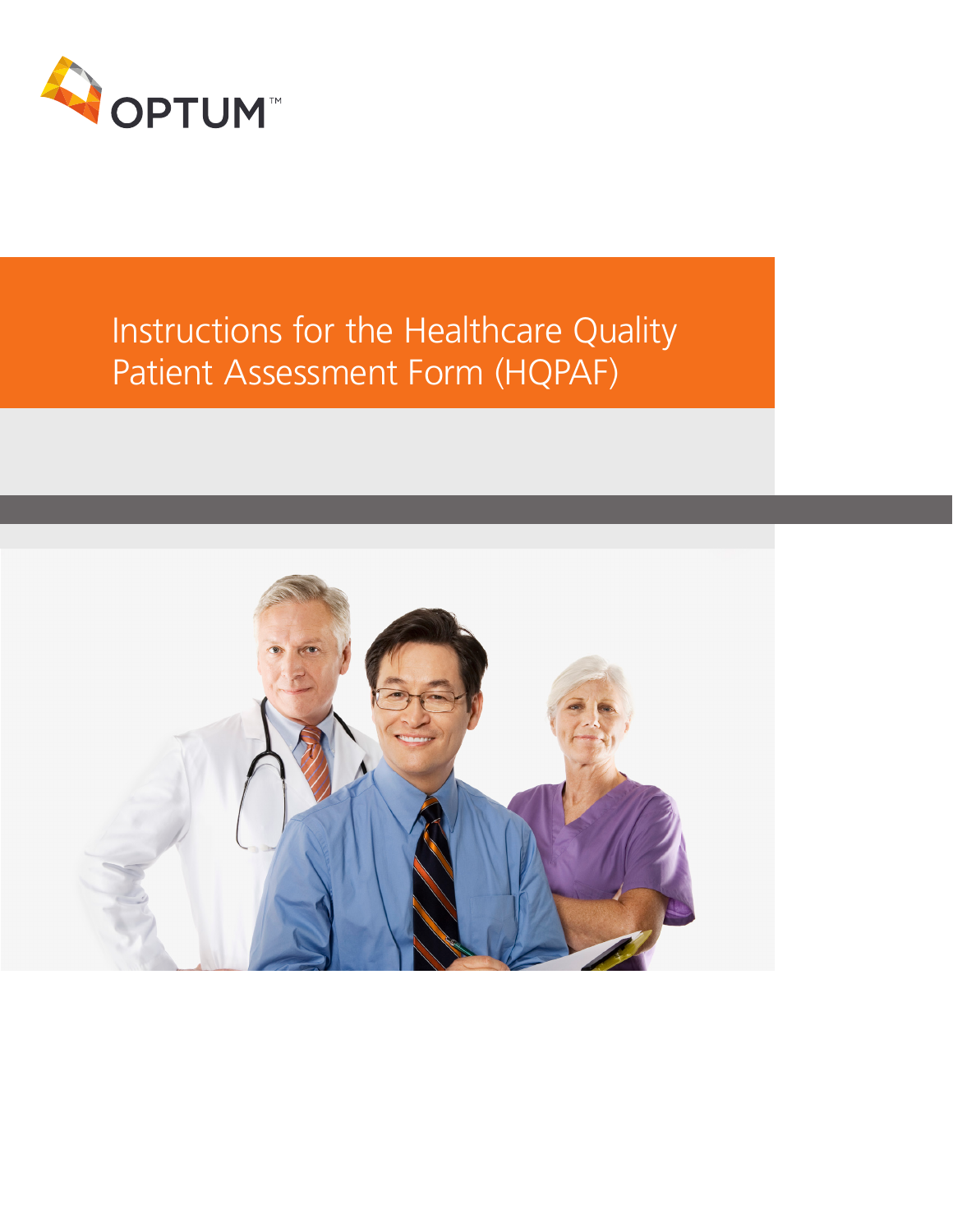**1**

**2**

**3**

The Healthcare Quality Patient Assessment Form (HQPAF) program promotes early detection and ongoing assessment of chronic conditions for our clients' Medicare Advantage and Medicaid Managed Care Plan members. The goal of the HQPAF program is to help ensure that these patients receive a complete and comprehensive health assessment at least once per year.

# **Instructions for Completing the HQPAF**

**Schedule** a comprehensive exam for the patient listed on the HQPAF or review the document during the patient's next office visit. Complete and return the first page of the HQPAF along with supporting medical record documentation. *On some forms, patient information may extend to the second page. In these instances, you must complete and return both the first page and the second page.*

**Document** in the progress note, including clear provider signature & credential(s), patient name, and date of service. Results, referrals and any applicable exclusions must be documented in progress notes and returned with the HQPAF. *Note: Each*  form must be returned within a certain time frame. Check the HQPAF for the eligible dates of service for submission. Some *HEDIS screenings may occur outside the eligible dates of service*

**Submit** the applicable pages of the form and progress note(s) to support all chronic conditions and co-morbid factors, documented to the highest level of specificity. Submission options:

# **Secure Fax Server:** 1-877-889-5747 *or*

**Traceable Carrier:** Attn. Prospective Programs Processing - 1021 Windcross Ct., Franklin, TN 37067

### **Early Detection of Chronic Illnesses**

The Early Detection of Chronic Illness section provides recommendations for screenings for chronic illness(es) based on previously reported risk factors and/or co-morbid conditions. Provider should consider screening for the listed conditions and confirm in progress notes. *Screenings may result in out-of-pocket expense for the patient, depending on health plan benefits.*

#### **Preventive Medicine Screening**

The Preventive Medicine Screening section is populated based on HEDIS specifications. Screenings are included if data indicates that screenings are either due or overdue for the patient. Results, referrals and exclusions must be documented in progress notes and returned with HQPAF.

| Screening                                                    | <b>Criteria for Inclusion</b>                                                                                                                                                              |
|--------------------------------------------------------------|--------------------------------------------------------------------------------------------------------------------------------------------------------------------------------------------|
| <b>Breast Cancer Screening</b>                               | No claims for breast cancer screening in current or prior calendar year for women ages<br>$40 - 69$ years                                                                                  |
| <b>Colorectal Cancer Screening</b>                           | No claims for fecal occult screening in last 12 months; sigmoidoscopy in last 5 years; nor<br>colonoscopy in last 10 years                                                                 |
| <b>Cardiovascular Care -</b><br><b>Cholesterol Screening</b> | No claims for LDL - C Screening test for members discharged for AMI, CABG, or PCI<br>from $1/1 - 11/1$ of prior year, or who had diagnosis of IVD during current or prior<br>calendar year |
| <b>Glaucoma Screening</b>                                    | No claims for glaucoma screening in last 24 months from eye care professional (i.e.,<br>ophthalmologist, optometrist)                                                                      |
| <b>Adult Body Mass Index (BMI)</b>                           | Adults 18 - 74 at each outpatient visit                                                                                                                                                    |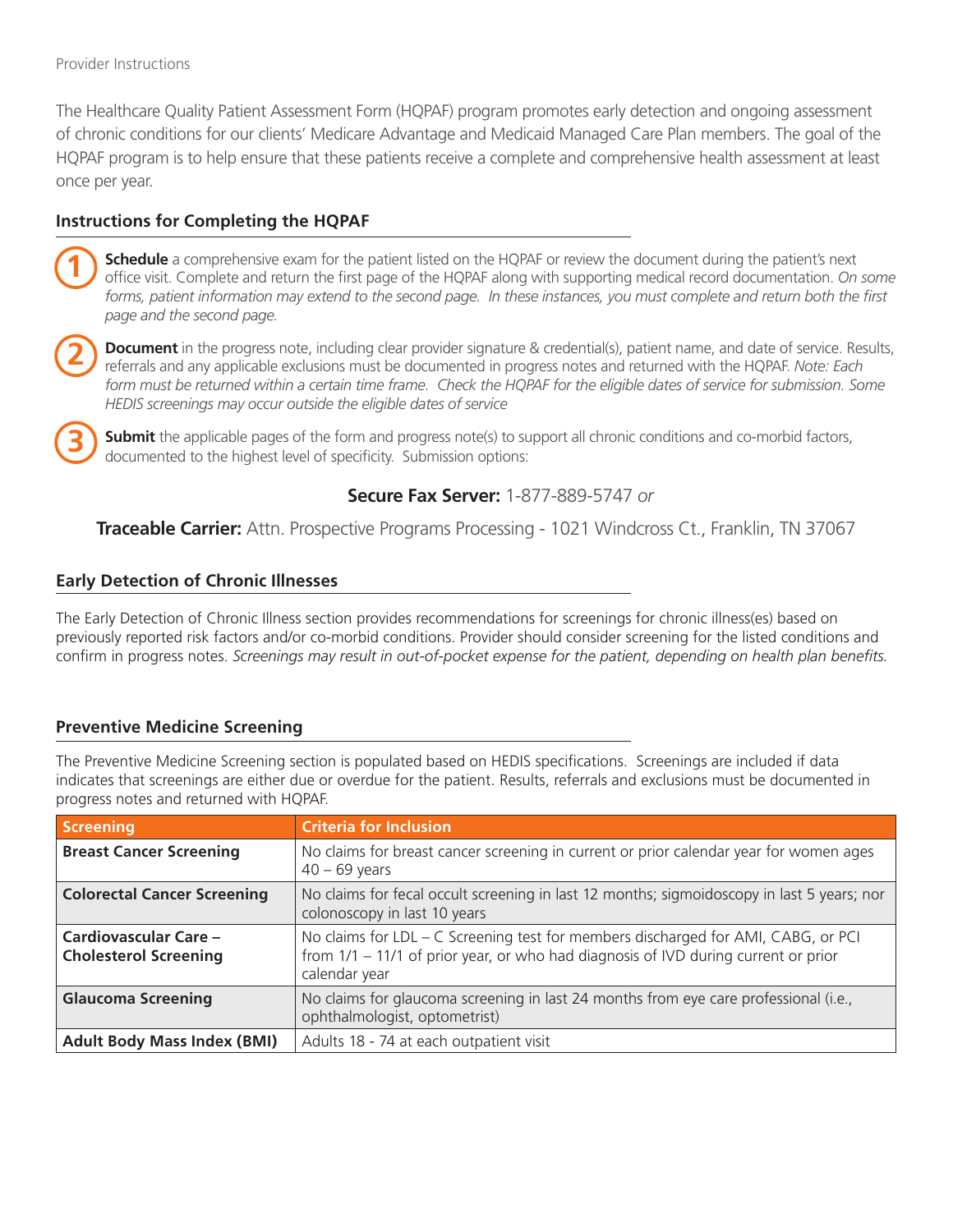| <b>Measure</b>                                | <b>Suggested Action</b>                                                                                         | <b>HEDIS Specification</b>                                                                                                                                                                                                                                                                                                                                                                                                                                                                                                                                                                                              |
|-----------------------------------------------|-----------------------------------------------------------------------------------------------------------------|-------------------------------------------------------------------------------------------------------------------------------------------------------------------------------------------------------------------------------------------------------------------------------------------------------------------------------------------------------------------------------------------------------------------------------------------------------------------------------------------------------------------------------------------------------------------------------------------------------------------------|
| <b>Advanced Care</b><br><b>Planning</b>       | Discussion with patient                                                                                         | Evidence of advance care planning during the measurement year.<br>The advanced care plan or documentation of discussion with patient<br>(including date) should be included in medical record. Provider should<br>document in medical record if a member previously executed an<br>advanced care plan                                                                                                                                                                                                                                                                                                                   |
| <b>Medication</b><br><b>Review</b>            | Annual review of medications                                                                                    | A review of all a member's medications, including prescription<br>medications, OTC medications and herbal or supplemental therapies.                                                                                                                                                                                                                                                                                                                                                                                                                                                                                    |
| <b>Functional Status</b><br><b>Assessment</b> | Assess activities of daily living;<br>Instrumental Activities Daily<br>Living; Other Standardized<br>Assessment | At least one functional status assessment during the measurement<br>year. Assessments of ADL or IADL should be documented in medical<br>record. Examples of other standardized assessment includes: SF-36,<br>Assessment of Living Skills & Resources (ALSAR), Barthel ADL Index<br>Physical Self-Maintenance (ADLS) Scale, Bayer Activities of Daily Living<br>(B-ADL) Scale, Barthel Index). Notation that at least 3 of the following<br>4 were assessed is compliant: Cognitive status, Sensory ability (hearing,<br>vision, speech) or other functional independence (e.g. exercise, ability<br>to perform a job). |
| Comprehensive<br><b>Pain Screening</b>        | Comprehensive Pain<br>Assessment and/or Pain<br>Management Plan                                                 | At least one pain screening or pain management plan during the<br>measurement year. Documentation should include a quantification of<br>pain and determination of how it impacts everyday living. If applicable,<br>describe the pain management plan in the medical record.                                                                                                                                                                                                                                                                                                                                            |

#### **Care for Older Adults** *(This section applies to Special Needs Plans members only)*

# **Ongoing Assessment & Evaluation**

The Ongoing Assessment section provides potential diagnosis information for the patient based on risk factors or comorbid conditions. Providers should assess the patient to determine if the condition currently exists and send supporting documentation in accompanying progress notes.

## **Managing Chronic Illness(es)**

Conditions included in this section have been identified through claims data. Providers should complete the suggested actions or send in medical record documentation that confirms the screening was already completed within the HEDIS specified timeline.

| <b>Condition</b>                                              | <b>Suggested Action</b>                                            | <b>HEDIS Specification</b>                                                                                                                                                       |
|---------------------------------------------------------------|--------------------------------------------------------------------|----------------------------------------------------------------------------------------------------------------------------------------------------------------------------------|
| <b>Chronic Obstructive</b><br><b>Pulmonary Disease (COPD)</b> | Spirometry Test                                                    | Spirometry test within 2 years prior or 180 days after initial<br>diagnosis of COPD to confirm new diagnosis of COPD.                                                            |
| <b>Controlled Blood Pressure</b>                              | <b>Blood Pressure</b><br>Evaluation                                | Members diagnosed with hypertension (HTN) to control BP to<br><140/90 during the measurement year.                                                                               |
| <b>Diabetes Mellitus</b>                                      | <b>Blood Pressure</b><br>Evaluation                                | BP tested at least annually and controlled to < (130/80) mm Hg                                                                                                                   |
|                                                               | Nephropathy<br>Screening                                           | Medical attention to nephropathy to occur annually, such as a urine<br>microalbumin test, referral to a nephrologist and/or an ACE/ARB<br>prescription                           |
|                                                               | LDL-C Screening                                                    | LDL-C tested at least annually and controlled to (<100mg/dl)                                                                                                                     |
|                                                               | Diabetic Eye Exam                                                  | Retinal or dilated eye exam by an eye care professional<br>(optometrist or ophthalmologist) annually                                                                             |
|                                                               | <b>HbA1c Testing</b>                                               | HbA1C tested at least annually, controlled to $\langle$ <8.0%)                                                                                                                   |
| <b>Osteoporosis Management</b>                                | <b>Bone Density</b><br>Test (BDT) and/or<br>Prescription Treatment | BDT for females 65+ to check for osteoporosis. For those who<br>experience a fracture, BDT within 6 months or a prescription to<br>treat osteoporosis.                           |
| <b>Rheumatoid Arthritis</b>                                   | Prescription Treatment                                             | Those diagnosed with rheumatoid arthritis to receive at least one<br>ambulatory prescription for a disease modifying anti-rheumatic<br>drug (DMARD) during the measurement year. |